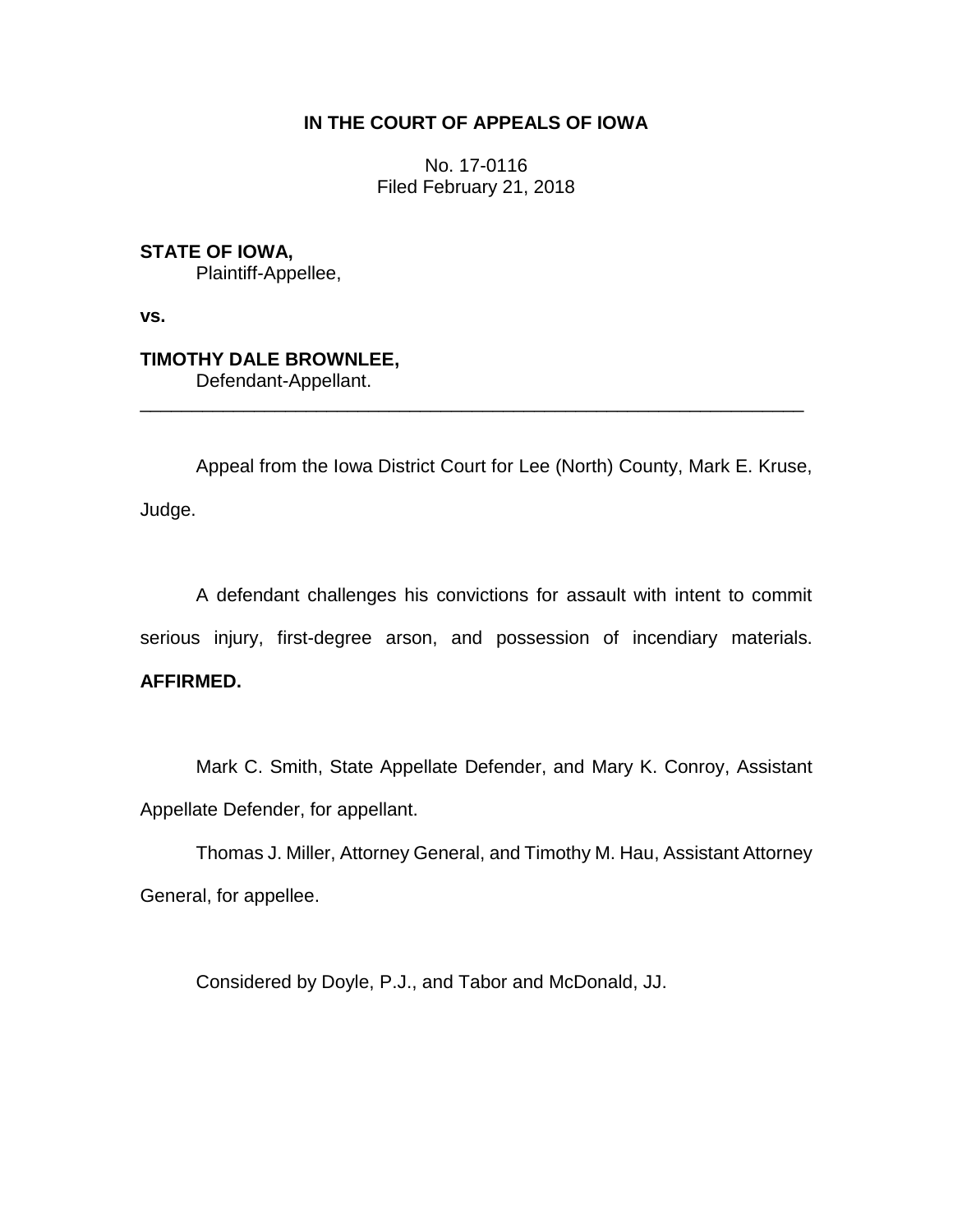## **TABOR, Judge.**

When Timothy Brownlee told his girlfriend that his "boss" expected him to "pay a heating bill," she took it to mean he was "supposed to light a fire" at the house occupied by the boss's nemesis. After hearing evidence Brownlee acted on that expectation, a jury convicted him of first-degree arson, possession of incendiary material, and assault with intent to commit serious injury. On appeal, Brownlee focuses on his girlfriend's accomplice testimony and contends trial counsel missed key opportunities to challenge the lack of corroboration. He also contends the jury should not have been allowed to hear about his prior bad acts through his recorded interview with police.

Because Brownlee's confession to being at the fire scene amply corroborated his girlfriend's testimony, he cannot show he was prejudiced by counsel's performance. As for the prior-bad-acts evidence, we find no abuse of discretion in the district court's ruling.

### **I. Facts and Prior Proceedings**

Around 5 a.m. on February 7, 2016, a newspaper carrier noticed a "bright glow" between two houses on his route. He called 911 to report a fire burning in a wheel barrow and going up the side of the house occupied by Amber Rae. Rae woke up to rescuers banging on her door and smoke filling her house. Rae's neighbor, Dan Miller, tried to fight the blaze with his garden hose—with limited success. Flames bounced around when sprayed with water, leading Miller to believe the fire was oil-based. The fire department used foam to fully extinguish the fire. The shift captain testified Miller's experience indicated the presence of an accelerant. Another fire investigator testified the fire's yellow color was consistent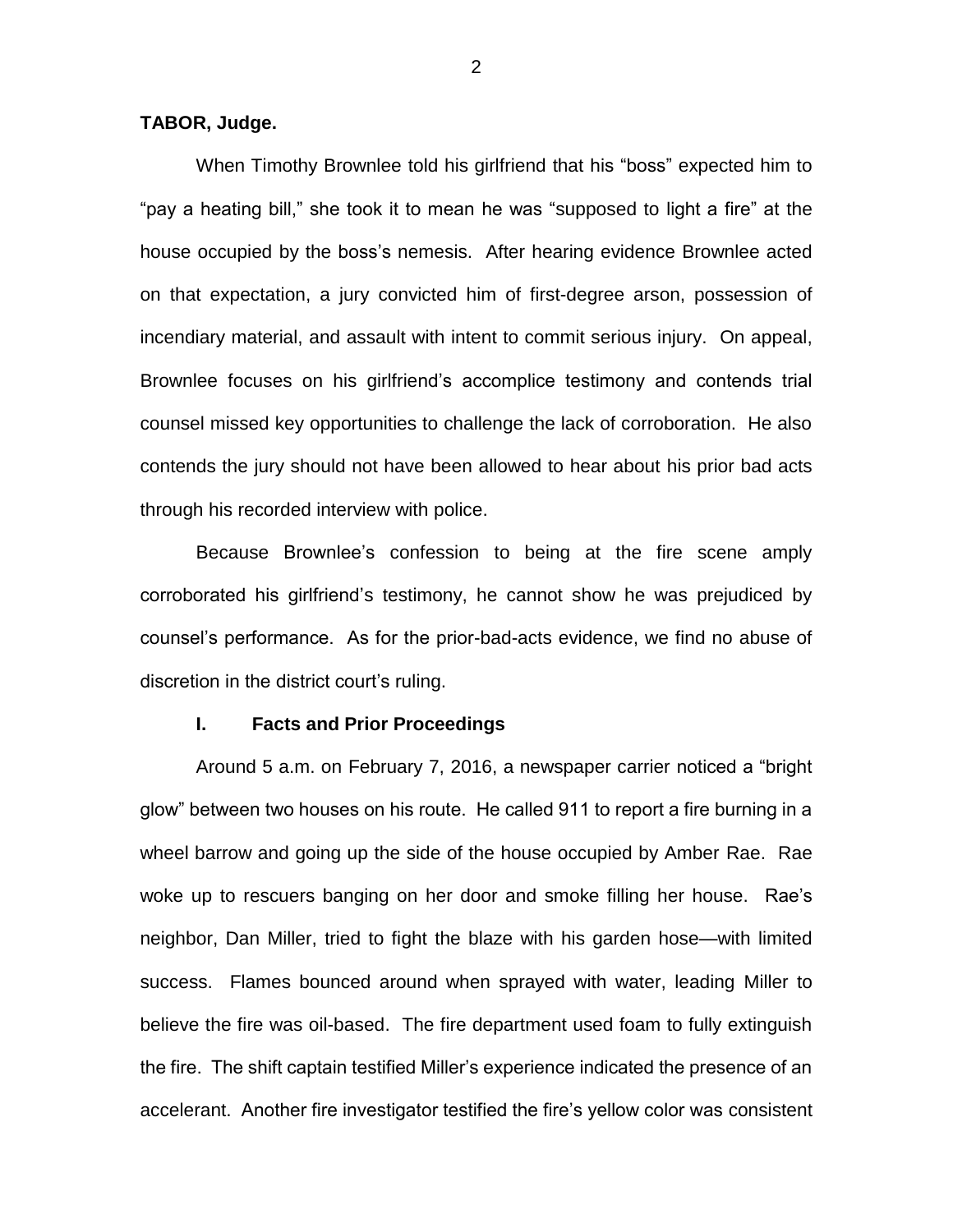with the use of an accelerant. The fire damaged the siding on both houses, but no one was hurt.

No charges were filed in connection with the fire until Tanisha Brownlee<sup>1</sup> came forward about seven weeks later. She asked the county attorney for immunity in exchange for her testimony regarding the source of the fire. Tanisha shared information that her boyfriend, Brownlee, performed "jobs" for a woman named Jeannie Breashears. Tanisha testified she accompanied Brownlee to rural Lee County where he received directions from Breashears to "pay a heating bill" at Rae's house. Tanisha understood the euphemism to mean set a fire. Tanisha testified Breashears previously told Brownlee that Rae was "messing with the wrong person." Rae testified she knew Breashears was "not a fan" of hers because Rae had a romantic relationship with Breashears's boyfriend.

Tanisha took a trip with Brownlee to Rae's house in January 2016. According to Tanisha, Brownlee carried "tennis balls with match heads in them" and paracord on the first trip to the house. Once there, Brownlee "put lighter fluid on the window sill and tried to light it. It lit for maybe a second and went out. It was too cold to keep a fire." In February 2016, Brownlee told Tanisha he was heading back to Rae's house to "finish paying the heating bill." On his second trip, Brownlee took a glass jar with a "goopy" pink substance "he indicated was napalm."<sup>2</sup> He also carried lighter fluid and tennis balls that were sliced to

<sup>1</sup> Tanisha was married to Brownlee's cousin but dated Brownlee at the time of the fire. We will use her first name in this opinion to avoid confusion.

 $2$  Tanisha recounted helping Brownlee by transferring the chemical from a metal can into the glass jar.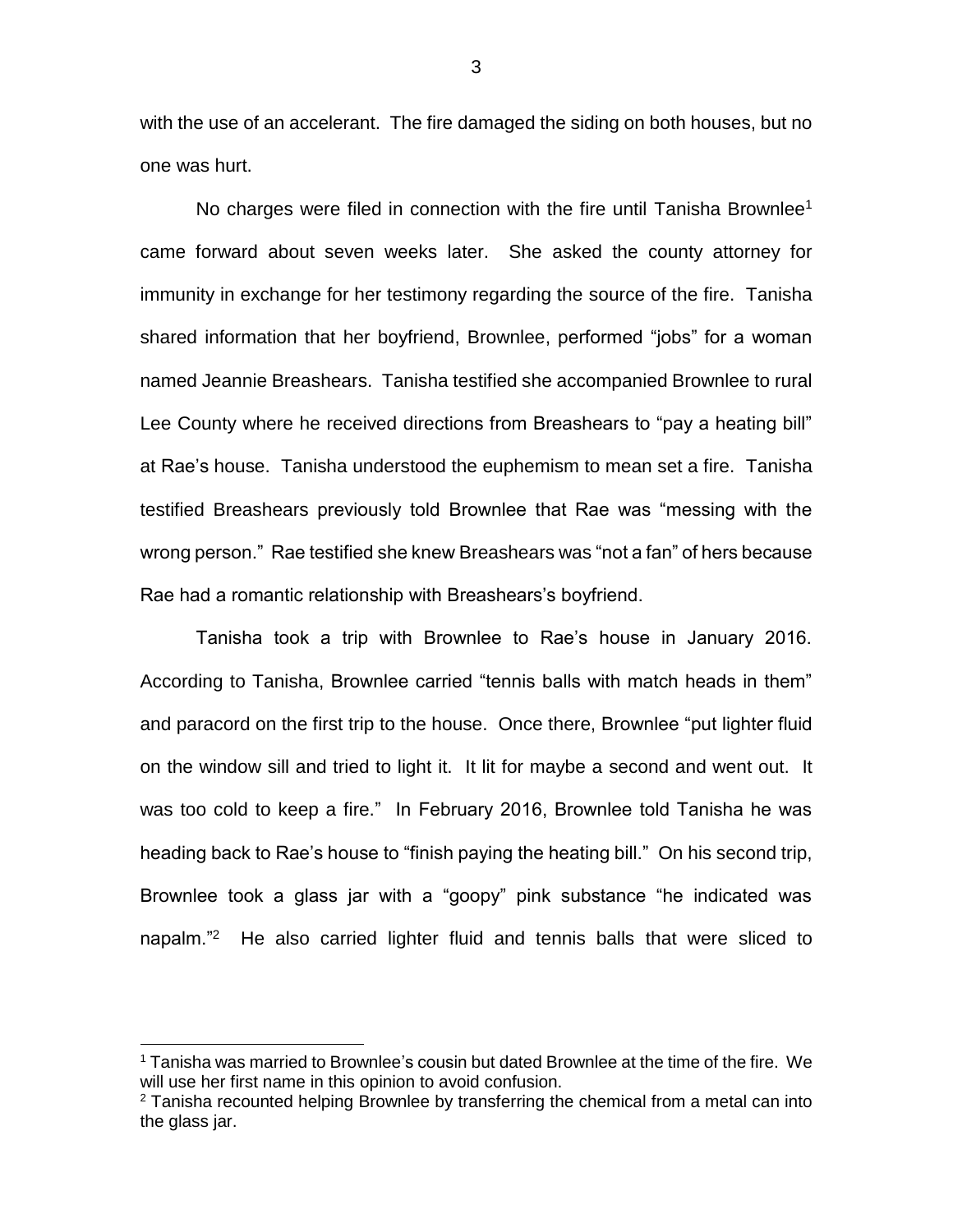accommodate matchsticks, according to Tanisha's recollection. After the February fire, Tanisha did not see Brownlee "for at least a day or more."

After Tanisha gave her statement to authorities, Fort Madison Police Officer David Doyle interviewed Brownlee. Brownlee initially denied knowing Rae and said he had never been to her house. But as the interview progressed, $3$  Brownlee admitted Breashears wanted him to go to Rae's house and "harass her." Brownlee told the officer he knew Breashears "unfortunately better than I'd like to" and had known her since she was a teenager. The officer introduced the idea that Breashears was "selling dope" and Brownlee acknowledged he owed her \$300. He recalled driving out to rural Montrose to meet with Breashears because she was looking for somebody to "evict" Rae. Brownlee confessed to going to Rae's house on two separate occasions about two weeks apart. Brownlee denied setting fire to Rae's house, saying he only "flicked a lighter" to show Breashears, who he believed to be watching from a nearby street, that he was carrying out her orders. He told Doyle that "most of the flame was from the alcohol spray bottle" he spritzed into the air. At one point, he did acknowledge lighting a fire that resulted in the grass burning outside Rae's house. Midway through the interview, Brownlee told Officer Doyle: "If there's one thing I know, it's fire." Brownlee also said after the second trip, he "got out of town." Brownlee said Breashears sent him a message to thank him for taking care of the job, and he did not tell her otherwise.

 $\overline{a}$ 

<sup>&</sup>lt;sup>3</sup> The prosecutor recalled during closing arguments, Brownlee seemed nervous and was "sweating bullets" during his conversation with Officer Doyle.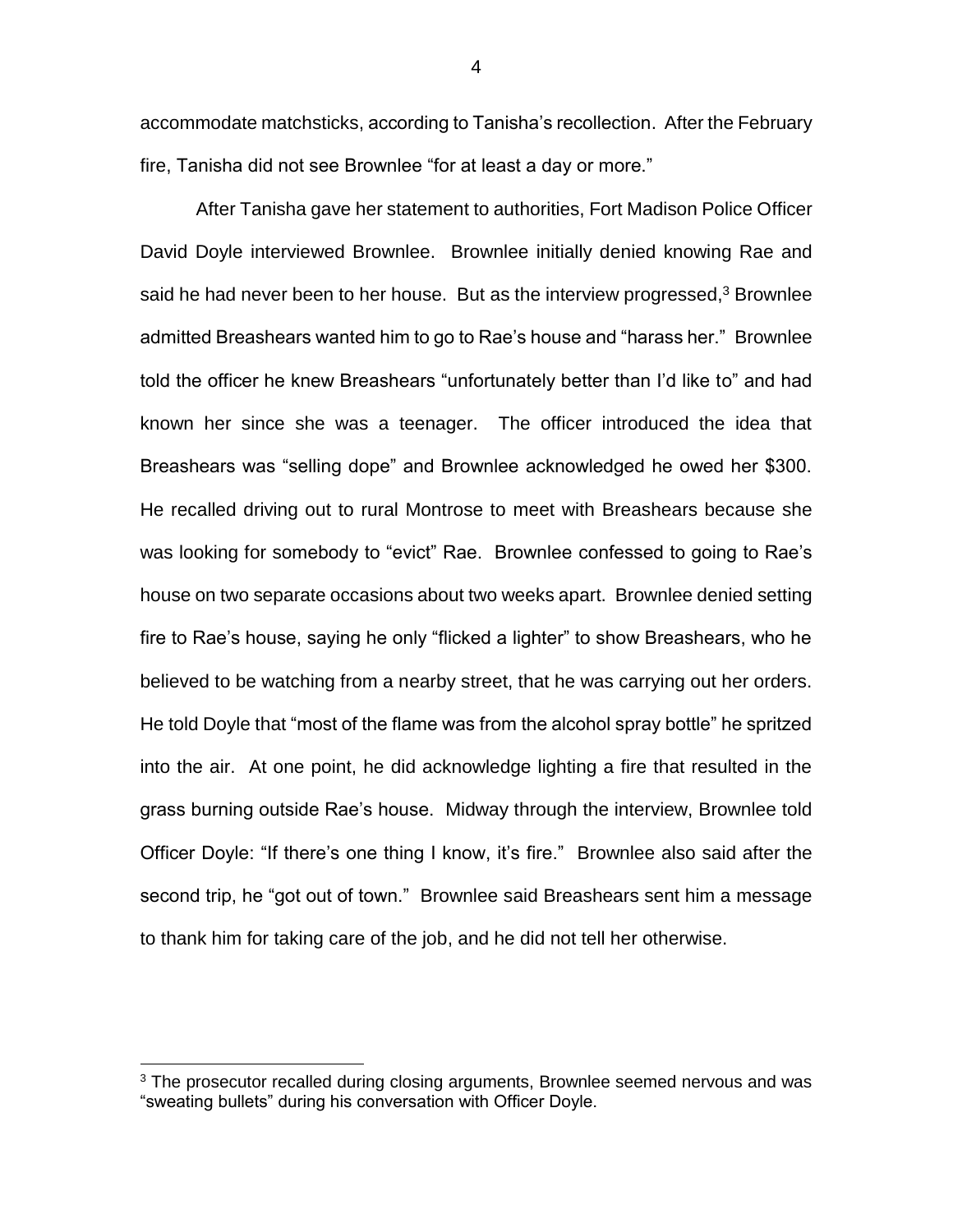The State filed a trial information accusing Brownlee of two counts of attempt to commit murder, as class "B" felony, in violation of Iowa Code section 707.11 (2016) (counts I and II), two counts of arson in the first degree, a class "B" felony, in violation of sections 712.1(1) and 712.2 (counts III and IV), and two counts of possession of explosive or incendiary devices with intent to use them to commit a public offense, a class "C" felony, in violation of section 712.6(1) (counts V and VI). Counts I, III, and V related to acts alleged to have occurred in January 2016. Counts II, IV, and VI addressed the events of February 7, 2016.

Brownlee stood trial in November 2016. The jury acquitted Brownlee on counts I, III, and V, which related to the January events. On the second count of attempt to commit murder, the jury returned a guilty verdict on the lesser-included offense of assault with intent to commit serious injury, an aggravated misdemeanor assault, in violation of sections 708.1 and 708.2(1). The jury convicted Brownlee with arson in the first degree and possession of explosives as charged in counts IV and VI. The sentencing court imposed concurrent sentences on counts IV and VI and ordered the assault sentence to run consecutively, for a total prison sentence not to exceed twenty-seven years.

#### **II. Scope and Standards of Review**

We review Brownlee's claims of ineffective assistance of counsel de novo. *See State v. Ortiz*, 905 N.W.2d 174, 179 (Iowa 2017). We apply an abuse-ofdiscretion standard when deciding if the district court properly allowed into evidence portions of Brownlee interview with Officer Doyle. *See State v. Richards*, 879 N.W.2d 140, 145 (Iowa 2016). When reviewing for an abuse of discretion, we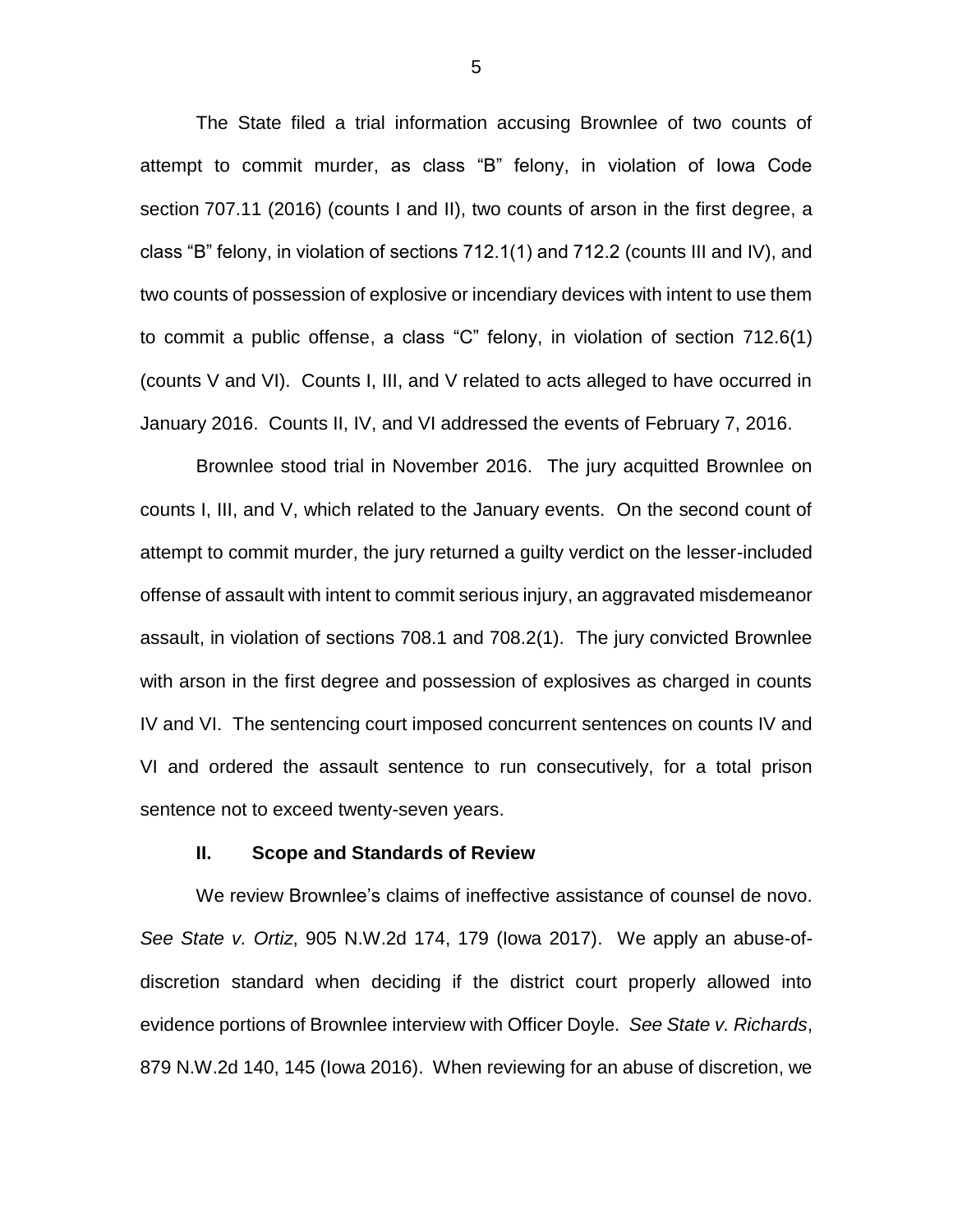give considerable leeway to the trial judge who is making a judgment call about the impact of the evidence at issue. *Id*.

### **III. Analysis**

#### **A. Corroboration of Accomplice—Ineffective Assistance of Counsel**

To establish ineffective assistance, Brownlee must show (1) counsel failed to perform an essential duty and (2) the omission resulted in prejudice to Brownlee's case. *See Strickland v. Washington*, 466 U.S. 668, 687 (1984). On the duty prong, Brownlee must show "counsel's representation fell below an objective standard of reasonableness" considering all the circumstances. *See id*. at 688. On the prejudice prong, Brownlee must show but for counsel's unprofessional errors, a reasonable probability exists the outcome of the proceeding would have been different. *See id.* at 694. Inability to satisfy either prong is fatal to Brownlee's claim. *See State v. Neitzel*, 801 N.W.2d 612, 624 (Iowa Ct. App. 2011). We often preserve ineffective-assistance claims for possible postconviction proceedings, but we will address them on direct appeal if the record allows. *Id*. The parties agree the present record is adequate to assess Brownlee's claims.

Brownlee alleges his trial counsel made two critical omissions: (1) failure to challenge the sufficiency of the State's evidence to corroborate Tanisha's testimony regarding his possession of incendiary material and (2) failure to request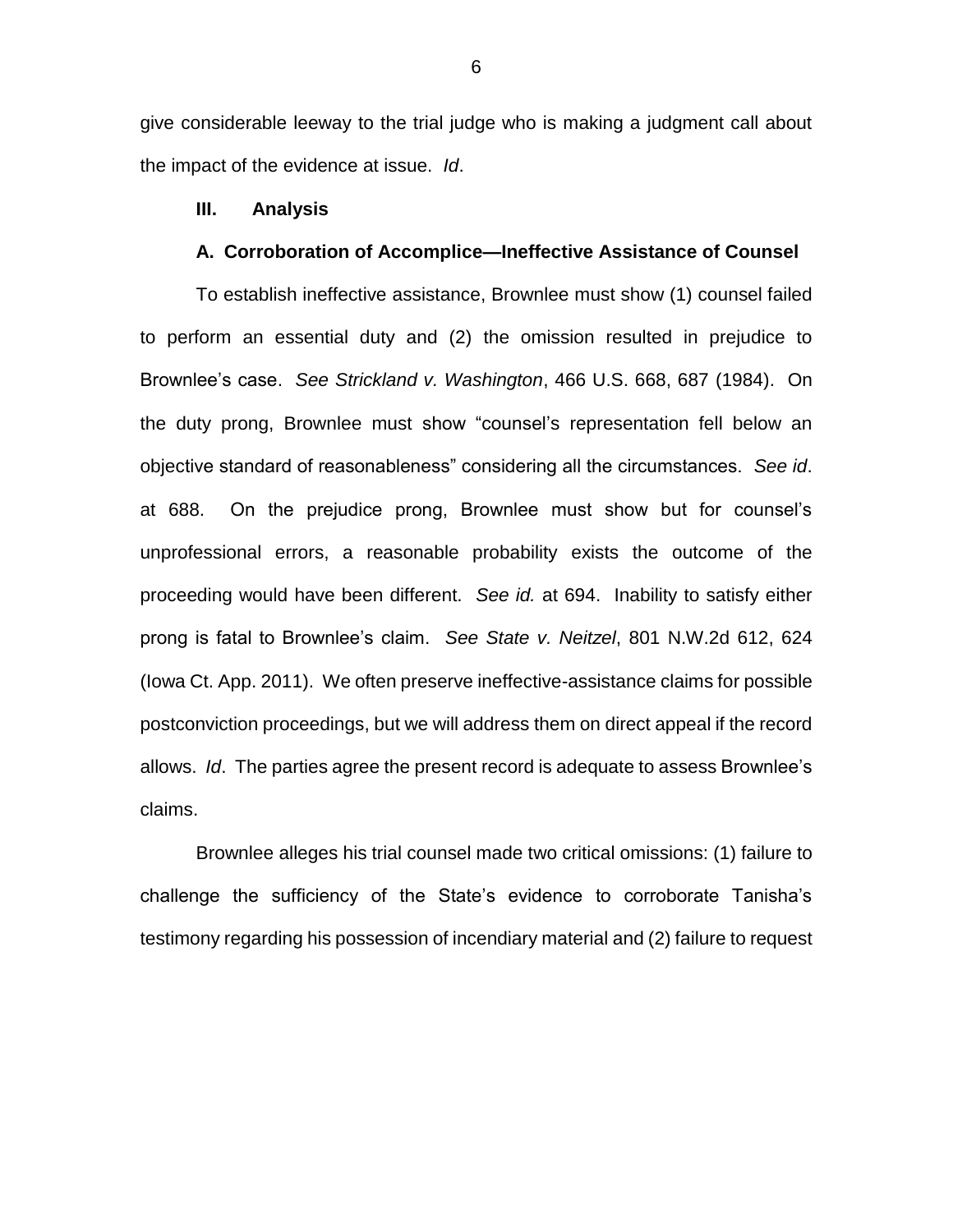a jury instruction on the necessity of corroborating accomplice testimony.<sup>4</sup> We will address each of these claims in turn.

### **1. Was Counsel Ineffective in Failing to Move for Judgment of Acquittal on Lack of Corroborating Evidence for Possession of Incendiary Material?**

The jury found sufficient proof that on February 7, 2016, Brownlee possessed an incendiary device<sup>5</sup> with the intent to use it to commit a public offense. *See* Iowa Code § 712.6(1). On appeal, Brownlee claims "the only evidence that the jury could have found [he] possessed an incendiary or explosive device was provided by the testimony of an accomplice—Tanisha." Brownlee asserts that because Tanisha's testimony was not corroborated, that count would not have reached the jury had counsel raised the corroboration issue in his motion for judgment of acquittal.

"A conviction cannot be had upon the testimony of an accomplice . . . , unless corroborated by other evidence which shall tend to connect the defendant with the commission of the offense; and the corroboration is not sufficient if it merely shows the commission of the offense or the circumstances thereof." Iowa Rule of Crim. P. 2.21(3). Corroborating evidence may be either direct or circumstantial; it need not be "strong" proof of guilt, so long as it backs a material aspect of the accomplice's testimony and tends to link the accused with the commission of the offense. *State v. Yeo*, 659 N.W.2d 544, 548 (Iowa 2003).

<sup>4</sup> Brownlee also alleges counsel was ineffective in failing to raise a relevancy objection to Brownlee's prior bad acts revealed during his police interview. We will address that allegation as we consider the preserved objections to the prior-bad-acts evidence.

<sup>&</sup>lt;sup>5</sup> The jury instructions defined incendiary device as "a device, contrivance, or material causing or designed to cause destruction of property by fire."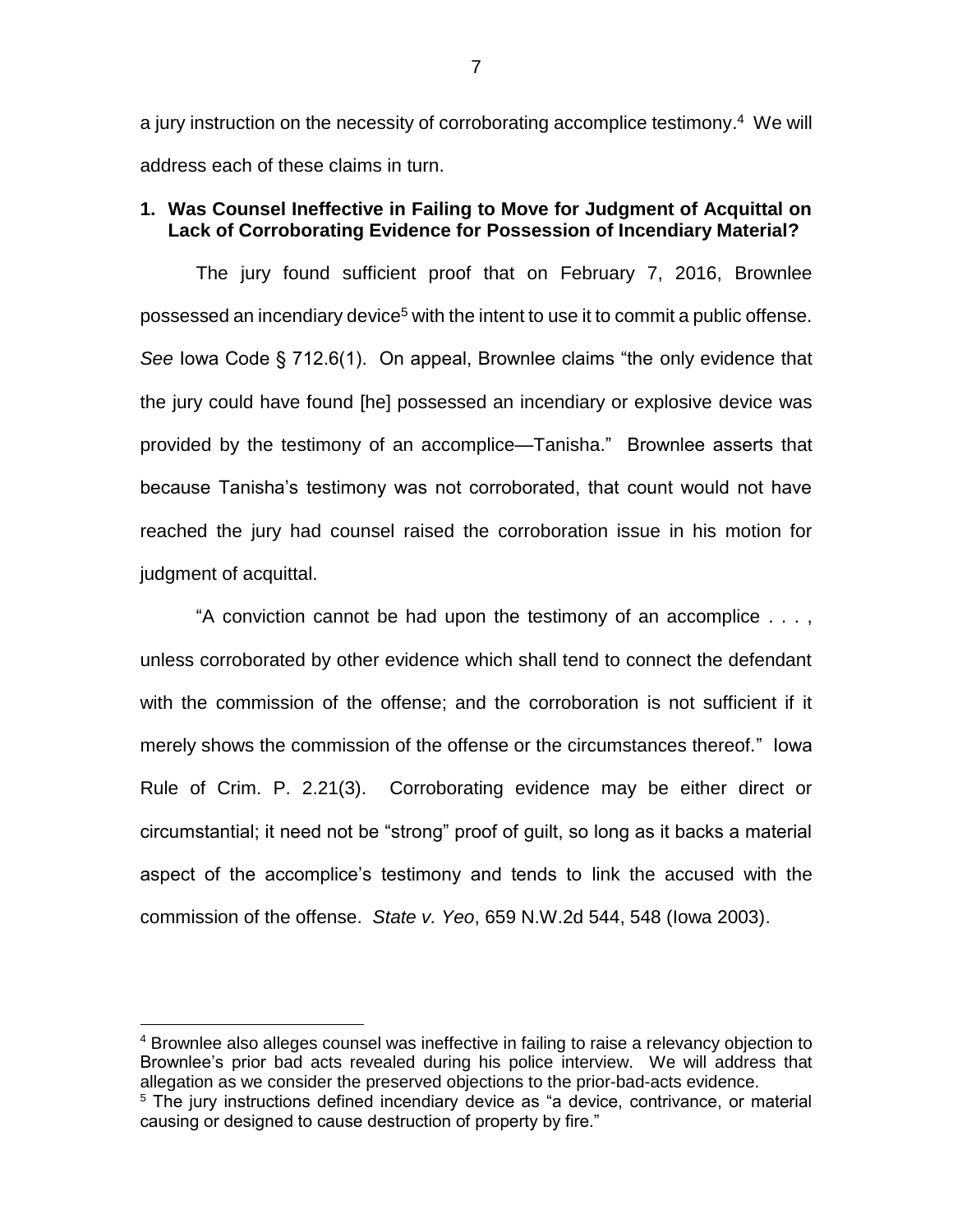The State concedes Tanisha could have been charged as an accomplice under an aiding-and-abetting theory of liability. But the State rebuffs Brownlee's assertion that he was prejudiced by counsel's failure to move for judgment of acquittal on the possession count by alleging inadequate corroboration. In the State's estimation: "Any such motion would have been flatly rejected by the district court." The State points to "independent testimony and evidence obtained from the scene" as corroboration for Tanisha's statements that Brownlee possessed and used incendiary material to light Rae's home on fire. Arson experts testified the color and behavior of the flames and the intense burn signaled the use of accelerants. The very location of the fire was suspicious, as one firefighter observed: "There was no reason for a fire to be at that location."

The State also highlights the corroborating nature of Brownlee's admissions to police. *State v. Douglas*, 675 N.W.2d 567, 572 (Iowa 2004) (reaffirming "the testimony of an accomplice and the confession of a defendant constitute acceptable corroboration, one for the other"). Officer Doyle testified Brownlee initially denied any connection to Rae or her residence. But when Doyle, falsely, suggested the police had video and a fingerprint linking Brownlee to the arson, Brownlee changed his story and acknowledged going to Rae's house on instructions from Breashears, but Brownlee unpersuasively denied liability for the fire. Brownlee admitted Breashears wanted Rae to "move out of town" and wanted him to "harass her." Brownlee volunteered the fact he visited Rae's home twice. He also volunteered that he carried a spray bottle with alcohol that created flames. Although Brownlee denied setting the fire, he stated after his second visit he left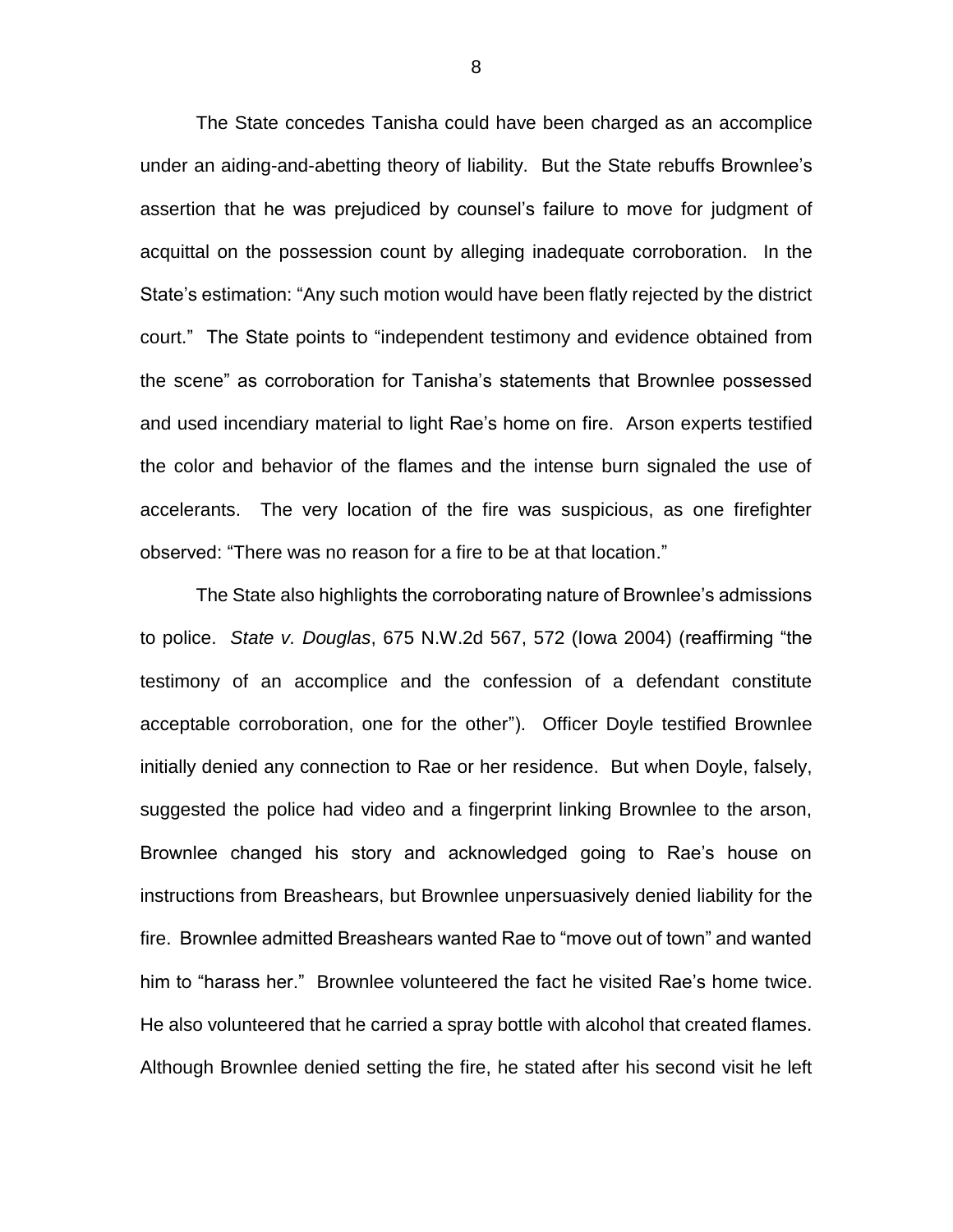town for "a while." That admission was consistent with Tanisha's statement she did not see him for a day or more.

On this record, we conclude Brownlee cannot show he was prejudiced by counsel's omission. As the State points out, Brownlee's brief "implicitly concedes" the prosecutor offered sufficient evidence to submit the arson count to the jury. It is hard to argue the prosecution generated a jury question as to whether Brownlee intentionally started an outdoor fire in early February with the aim of burning Rae's residence, but elicited insufficient evidence he used incendiary material to start that same fire. A motion for judgment of acquittal premised on the lack of corroboration for the possession of incendiary material offense would not have been successful given the State evidence supporting Tanisha's testimony.

# **2. Was Counsel Ineffective in Failing to Request A Jury Instruction on Necessity of Corroborating Accomplice Testimony?**

Separate from his complaint about counsel's performance, Brownlee contends the district court had a duty, even without being asked, to instruct the jury about the need to corroborate Tanesha's testimony.<sup>6</sup> Brownlee relies on State v. *Anderson*, 38 N.W.2d 662, 665 (Iowa 1949), which states: "It is prejudicial error to fail to instruct even without request on the requirement of corroboration where the

<sup>&</sup>lt;sup>6</sup> Brownlee quotes this uniform instruction:

An 'accomplice' is a person who knowingly and voluntarily cooperates or aids in the commission of a crime. A person cannot be convicted only by the testimony of an accomplice. The testimony of an accomplice must be corroborated by other evidence tending to connect the defendant with the crime. If you find (name of witness) is an accomplice, the defendant cannot be convicted only by that testimony. There must be other evidence tending to connect the defendant with the commission of the crime. Such other evidence, if any, is not enough if it just shows a crime was committed. It must be evidence tending to single out the defendant as one of the persons who committed it.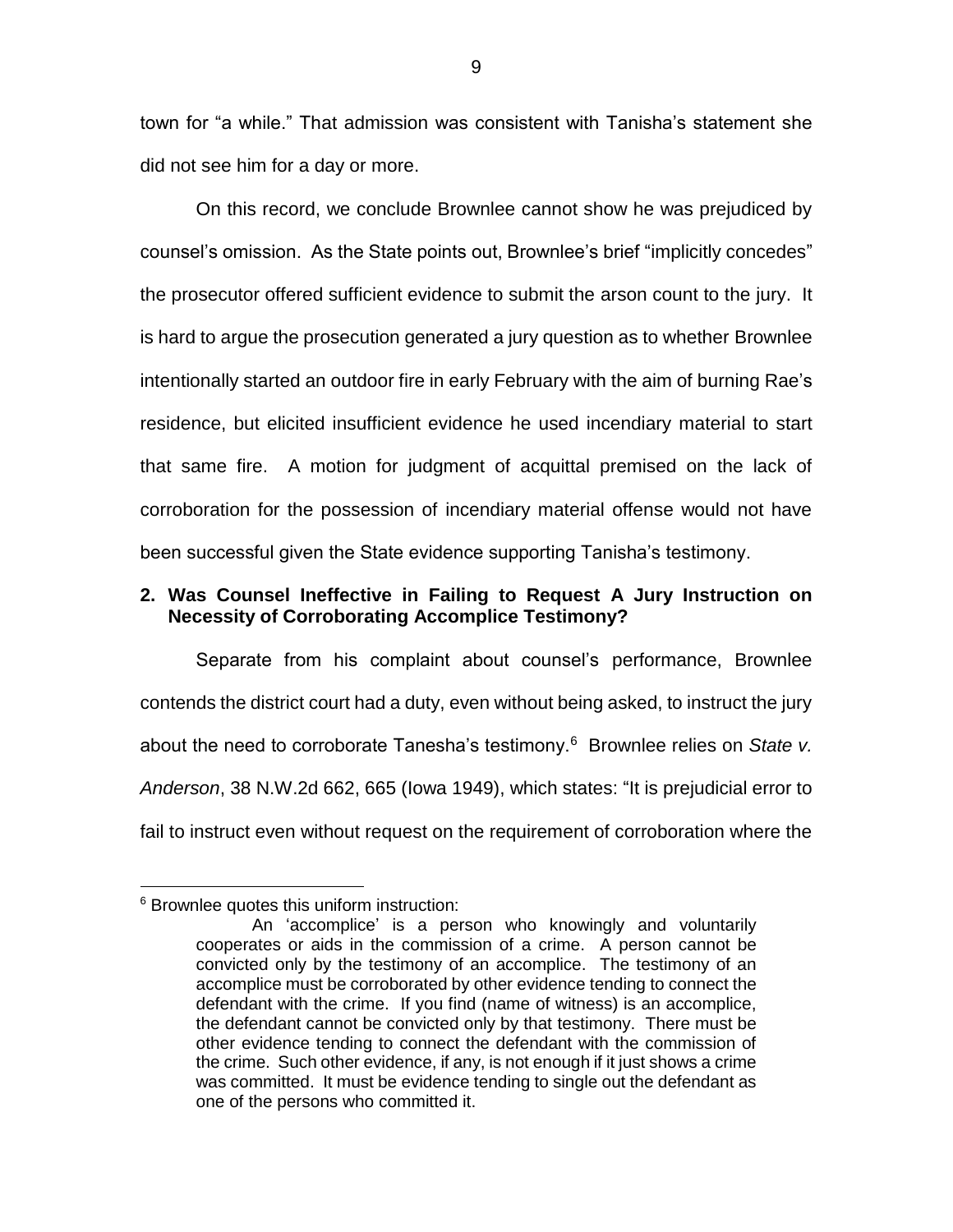jury could find the only witness against defendant was an accomplice." Here, the jury could not have found the *only* witness against Brownlee was an accomplice. True, Tanisha was the main witness against Brownlee, but other witnesses also presented evidence incriminating him. Principal among those was Officer Doyle, who interviewed Brownlee and found his story shifted during the interrogation. Because Tanisha was not the sole witness to testify against Brownlee, the district court was not obliged to give the accomplice-testimony instruction in the absence of a request. *See State v. Moss*, No. 08-1224, 2009 WL 3381053, at \*2–3 (Iowa Ct. App. Oct. 21, 2009). While the district court must instruct the jury fully and fairly, our adversarial system imposes the burden upon counsel to preserve error by specifically requesting pertinent instructions. *See State v. Sallis,* 262 N.W.2d 240, 248 (Iowa 1978).

Because counsel did not ask for the accomplice-testimony instruction, Brownlee alleges his representation fell below constitutional norms. We agree counsel should have asked the court to instruct the jury that Brownlee could not be convicted of any of the charges on Tanisha's word alone, but rather her accomplice testimony had to be corroborated by other evidence connecting Brownlee to the crimes. But we conclude Brownlee has failed to establish a reasonable probability exists that, had his attorney requested a corroboration instruction, the outcome of the trial would have been different. Given his own highly incriminating statements to Officer Doyle that jibe with Tanisha's testimony, it is more than likely the jury would have found adequate corroboration. *See State v. Barnes*, 791 N.W.2d 817, 825 (Iowa 2010).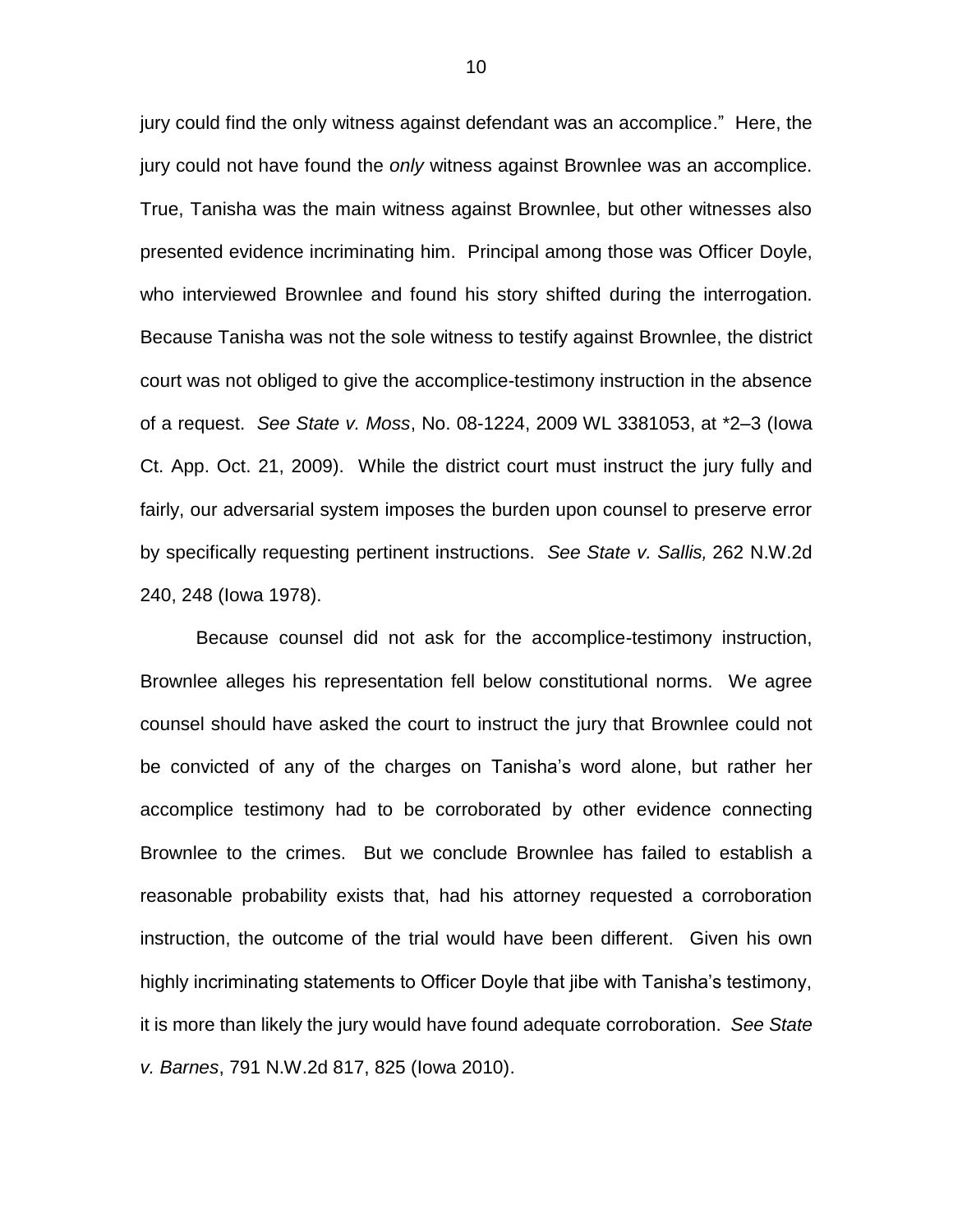Finally, we consider Brownlee's argument that he "was prejudiced by trial counsel's multiple errors on pivotal issues." "Under Iowa law, we should look to the cumulative effect of counsel's errors to determine whether the defendant satisfied the prejudice prong of the *Strickland* test." *State v. Clay*, 824 N.W.2d 488, 500 (Iowa 2012). Because we find Brownlee's defense suffered no measure of harm stemming from any of counsel's alleged errors, we reject his cumulative prejudice argument. *See Schrier v. State*, 347 N.W.2d 657, 668 (Iowa 1984) (reviewing effect of various claims "both individually and cumulatively" and finding the appellant did not establish he was denied a fair trial).

### **B. Was the Admission of Prior Bad Acts Cause for Reversal?**

Brownlee contends the jury's verdicts were influenced by damaging information about his character from his recorded interview with Officer Doyle. He argues he is entitled to a new trial based on the admission of prior-bad-acts evidence.

During hearing on a motion in limine, the State confirmed its plan to play the video-recording of Brownlee's statement to Officer Doyle. Defense counsel expressed concern that the video revealed Brownlee's drug use and that he sold methamphetamine for Breashears. The State argued the video was relevant to show Brownlee's motive and intent to commit the crimes. The court overruled the defense request to exclude the evidence, stating: "It did appear that the State's theory of the case is that the fire was started to pay off a drug debt, the debt owed to Ms. Breashears. That relationship is relevant to motive, intent of the defendant in this case."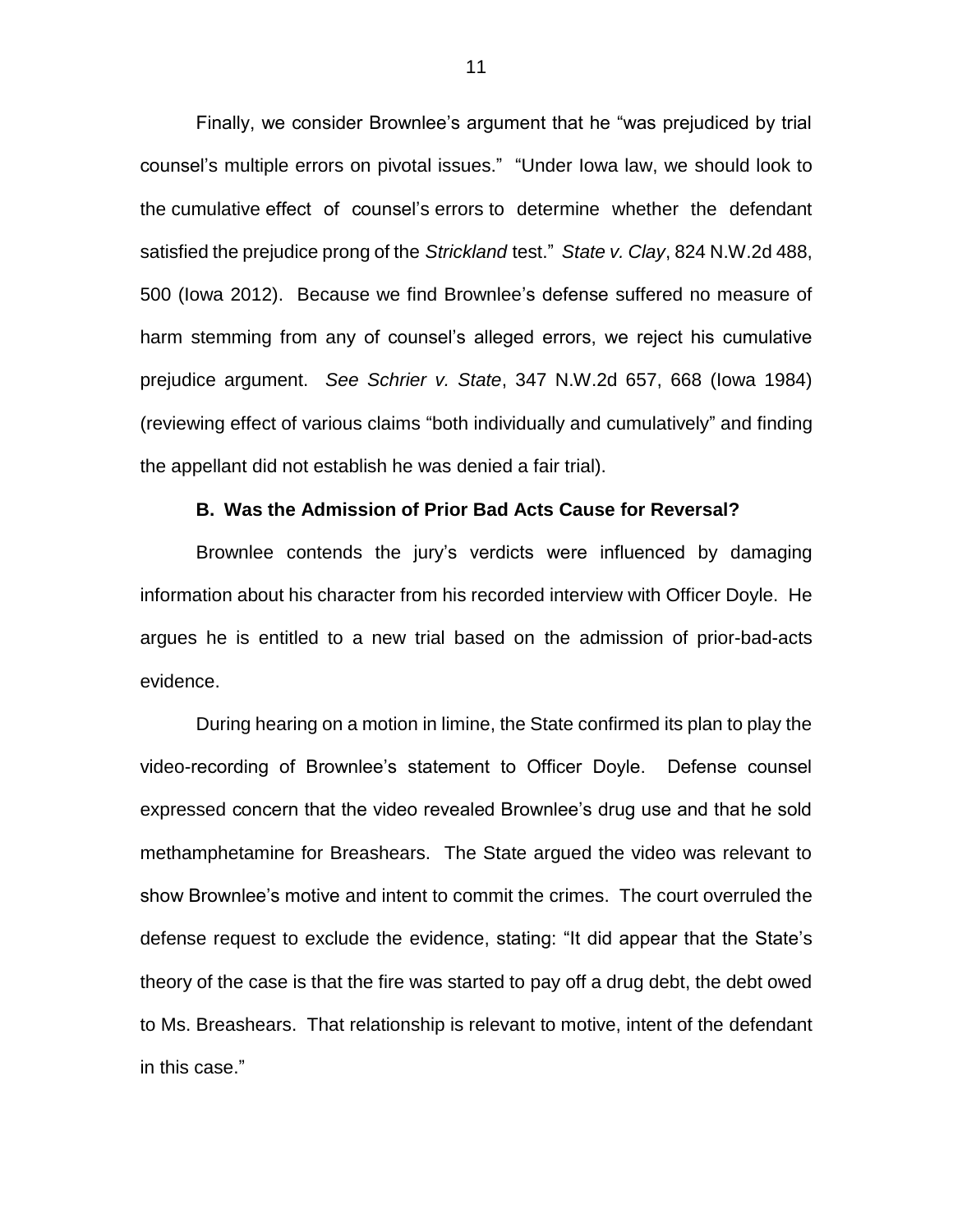During trial, defense counsel renewed his objection to portions of the video being shown to the jury. Specifically, he cited Brownlee's references to (1) "being fronted an eight ball"; (2) doing "jobs" for Breashears; and (3) having a drug debt. The district court overruled the objections, finding the evidence was admissible to prove motive, lack of mistake, and the continuing relationship between Brownlee and Breashears. The court also ruled the probative value of the evidence was not outweighed by the danger of undue prejudice.

On appeal, Brownlee argues his trial attorney was ineffective for not raising a relevancy objection to the evidence that he used drugs, sold drugs, provided drugs to Tanisha, and spent time in jail in Illinois. He also argues the district court abused its discretion in allowing the jury to hear the entirety of his recorded interview with police.

"Evidence of a crime, wrong, or other act is not admissible to prove a person's character in order to show that on a particular occasion the person acted in accordance with the character." Iowa R. Evid. 5.404(b). But "[t]his evidence may be admissible for another purpose such as proving motive, opportunity, intent, preparation, plan, knowledge, identity, absence of mistake, or lack of accident." *Id*. "[R]ule 5.404(b) is a rule of exclusion." *State v. Richards*, 879 N.W.2d 140, 153 (Iowa 2016).

"Courts employ a two-step analysis to determine whether the bad-acts evidence is admissible." *State v. Sullivan*, 679 N.W.2d 19, 25 (Iowa 2004). The first step is to decide if the evidence is relevant to prove a legitimate factual issue in dispute. *Id.* If it is, the second step is to decide if its probative value is substantially outweighed by the danger of unfair prejudice. *Id.; see also* Iowa R.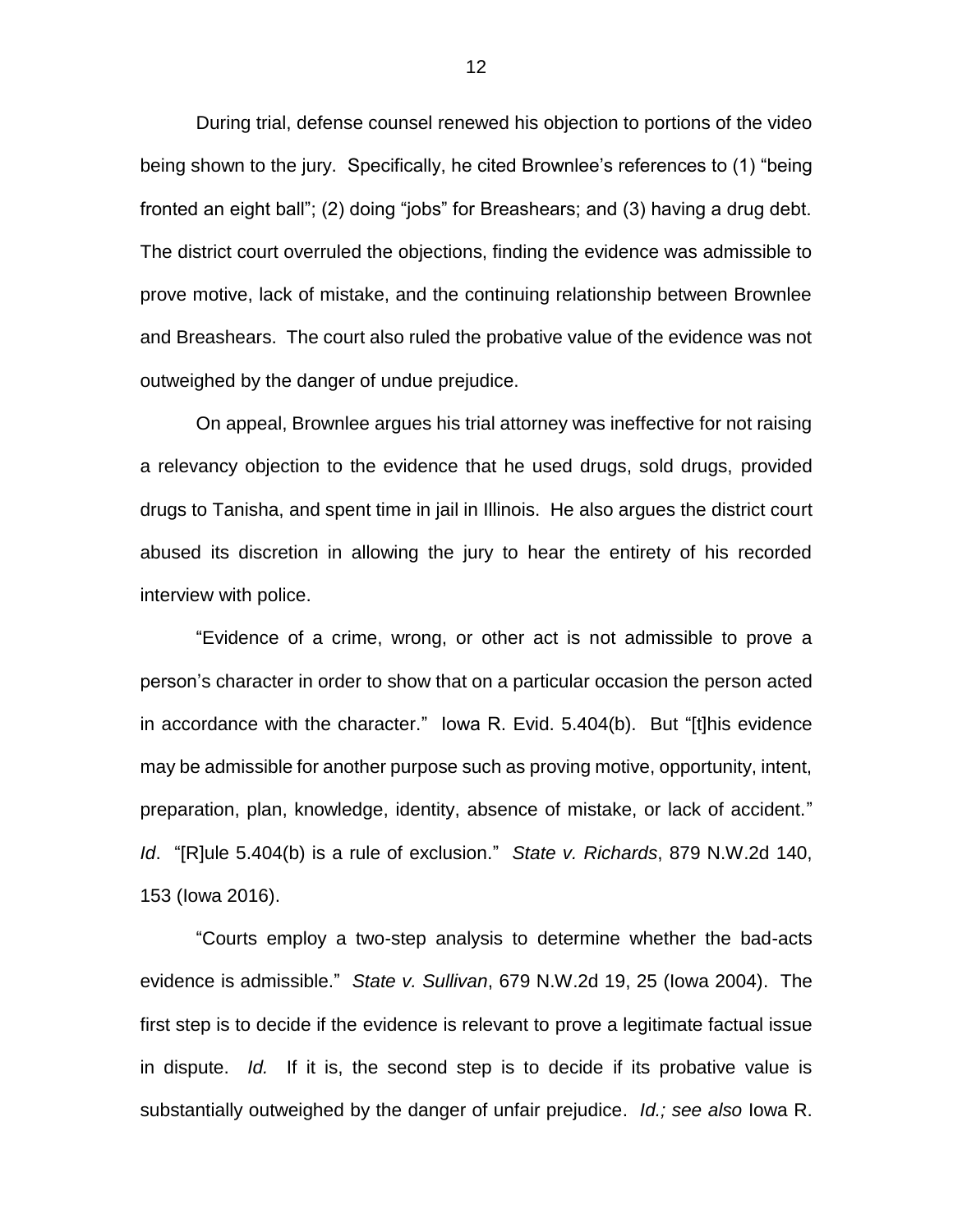Evid. 5.403. If the probative value is outweighed by the danger of unfair prejudice, the court must exclude the evidence. *State v. Mitchell,* 633 N.W.2d 295, 298–99 (Iowa 2001). When a prosecutor offers evidence of uncharged misconduct to establish a defendant's intent, the district court must require the prosecutor to "articulate a tenable non-character theory of logical relevance." *Sullivan*, 679 N.W.2d at 28 (citation omitted).

Brownlee contends the fact he owed Breashears a drug debt or used illegal drugs himself was not admissible under rule 5.404(b). He asserts the information served no purpose but to portray him in a bad light. Brownlee continues, even if the drug evidence was "minimally relevant to a noncharacter theory," it should have been excluded because the risk that it could improperly influence the verdict was high. *See State v. Liggins,* 524 N.W.2d 181, 188–89 (Iowa 1994) (acknowledging juries who discover a defendant is a drug dealer may have an "instinct to punish drug dealers"). Brownlee also argues the evidence was not harmless. In cases of nonconstitutional error, reversal is required when it appears "the rights of the complaining party have been injuriously affected by the error or that [the party] has suffered a miscarriage of justice." *State v. Reynolds*, 765 N.W.2d 283, 292 (Iowa 2009) (quoting *State v. Henderson*, 696 N.W.2d 5, 12 (Iowa 2005)).

In response, the State argues Brownlee's involvement with the drug trade was relevant to its noncharacter theory that his motive was to satisfy his drug debt by doing the bidding of his drug supplier. We agree. Not all references to drugs are irrelevant for purposes of rule 5.404(b). *See State v. Crawley*, 633 N.W.2d 802, 808 (Iowa 2001) (upholding admission of defendant's drug use in a forgery case because it was relevant to his motive for cashing check). Here, Brownlee's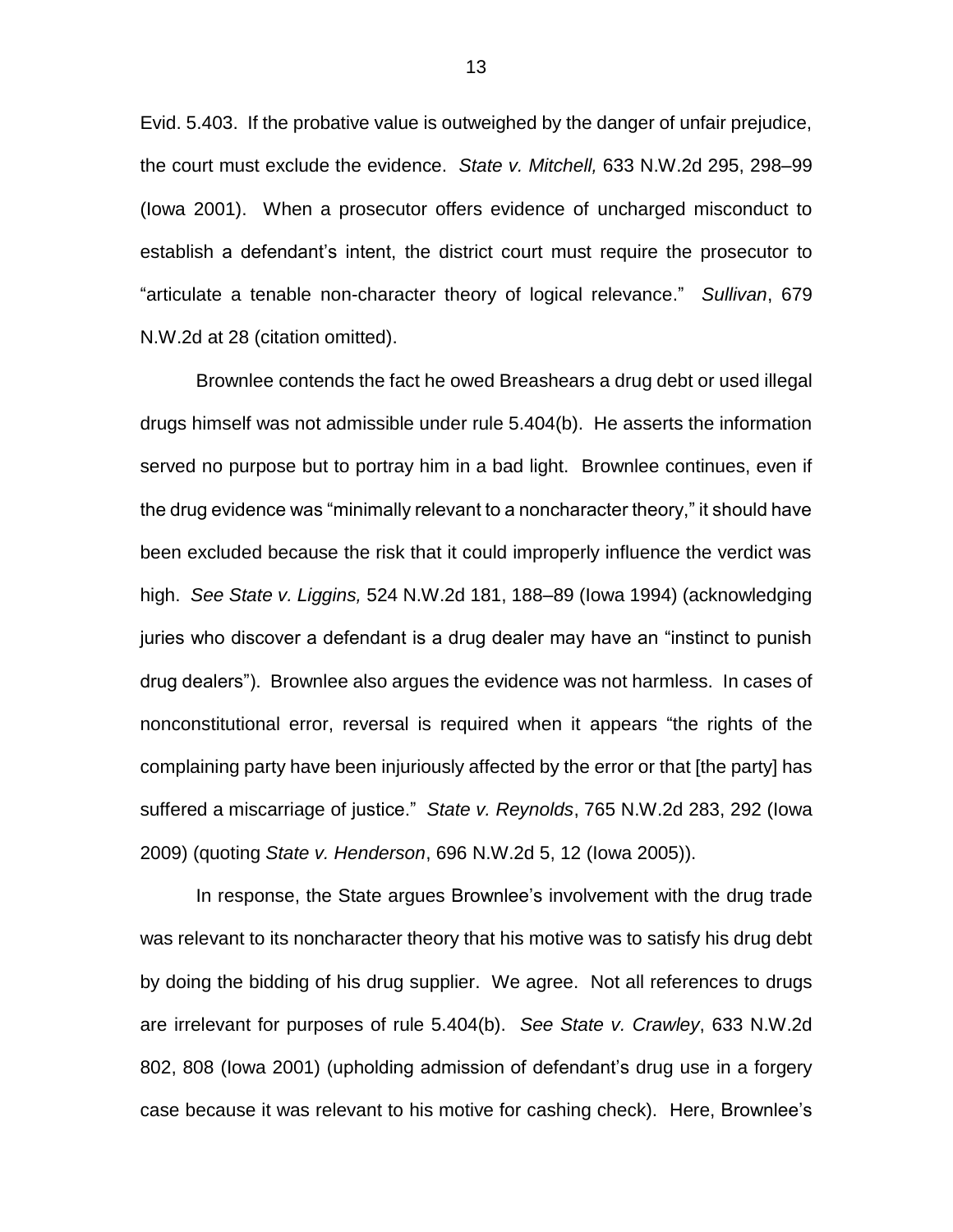association with a "dope" dealer was not "wholly independent" of the crimes for which he was being tried. *See id*. His drug debt to Breashear and their ongoing relationship explained his incentive for committing the arson and associated crimes. Brownlee suggests the fact that the debt was for drugs was not relevant and the State could have advanced its theory by simply describing a general debt to Breashear. We disagree. It is unlikely a jury would be as ready to believe Brownlee would commit arson at the direction of someone to whom he owed just \$300 without the explanatory backdrop of the drug trafficking.<sup>7</sup>

Having determined the drug debt was relevant to a legitimate factual issue in dispute, we turn to the second step in our analysis. We must decide if the probative value of the drug evidence was substantially outweighed by the danger of unfair prejudice. *See* Iowa R. Evid. 5.403. The State contends the mentions of Brownlee's drug use in the video played for the jury were "tangential and brief, vaguely referring to the substance as 'dope.'" We find it significant the drug references were not placed front and center by the prosecution. In his testimony, Officer Doyle does not discuss Brownlee's involvement with drugs, only stating that Brownlee "thought he owed between 300 and 350 dollars" to Breashears. The prosecutor did not mention drugs in his closing argument. Given their limited use, any undue prejudice from the casual references to Brownlee's drug debt in the police interview did not substantially outweigh their probative value.

 $<sup>7</sup>$  In fact, the defense made hay during closing argument by divorcing the amount of debt</sup> from the drug connection: "The State is making you believe that he had this \$300.00 debt and, therefore, he was supposed to go kill Amber Rae for a debt of \$300.00? Again, use your common sense."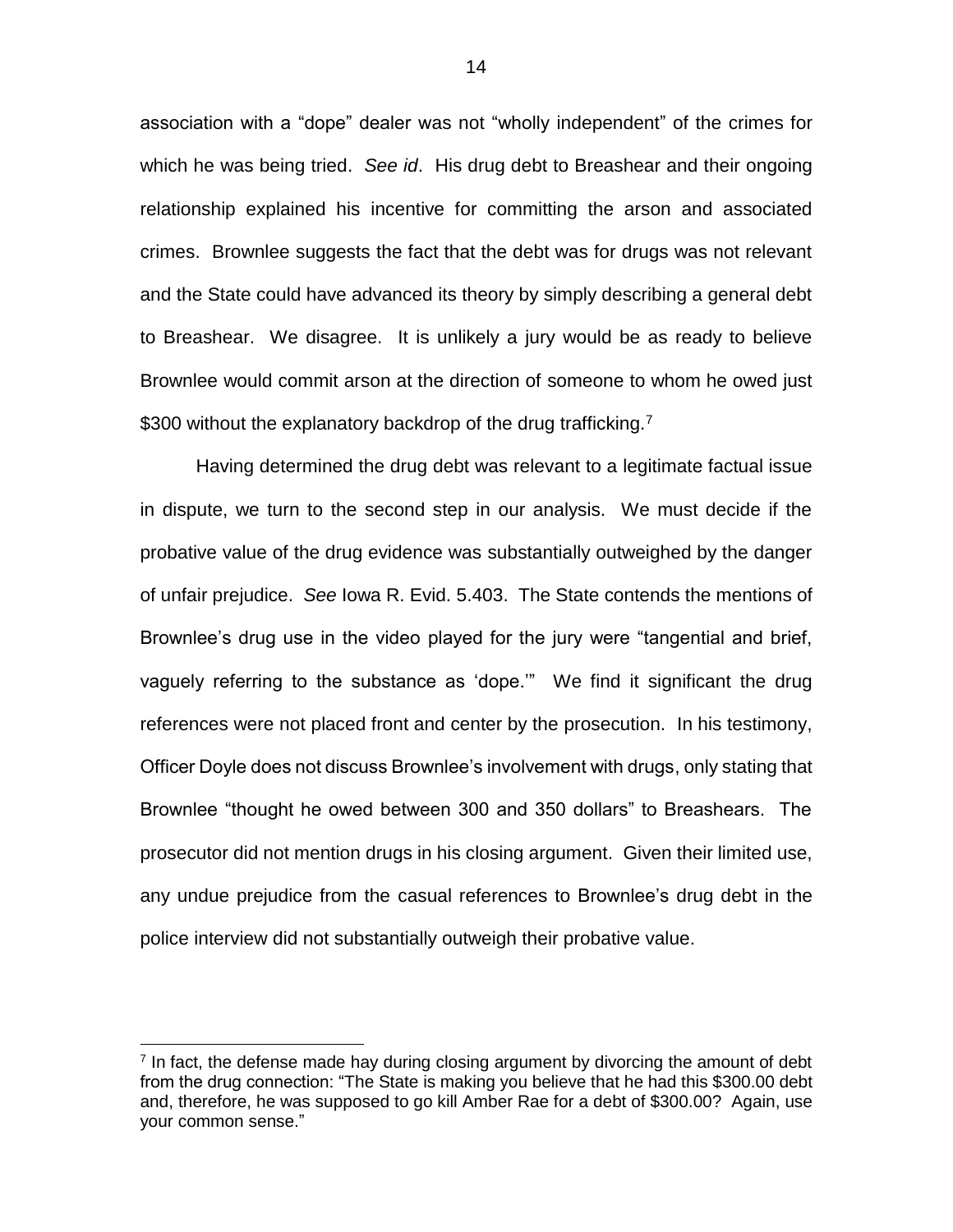Even if the drug-debt evidence was improperly admitted under rules 5.403 and 5.404(b), we find the record affirmatively establishes a lack of prejudice. A party may claim error in a ruling to admit evidence only if the error affects a substantial right of the party. *See* Iowa R. Evid. 5.103(a). "While a presumption of prejudice arises when the trial court has received inadmissible evidence over proper objection, that presumption will not suffice if the record demonstrates a lack of prejudice." *Shawhan v. Polk Cty*., 420 N.W.2d 808, 810 (Iowa 1988). Here, the State presented compelling evidence of Brownlee's commission of arson, possession of incendiary material, and assault with intent to commit serious injury. Tanisha's testimony about his preparation for the crimes coupled with Brownlee's corroborating admissions—including his confession to being at the location of the fire—clinched his fate with the jury. We cannot say the veiled references to "dope" in the police interview affected Brownlee's substantial rights.

Nor can we say a different outcome would have been reasonably probable if trial counsel had objected to this drug-debt evidence on relevance grounds. In addition to the drug-debt evidence, Brownlee complains about Tanisha's testimony that "Tim and his friends" gave her marijuana and Xanax without a prescription and about Brownlee's statement that he served time in jail in Illinois. Brownlee cannot show prejudice from counsel's failure to object to these references. Defense counsel introduced the topic of Tanisha's drug use during cross examination, and the prosecutor asked on redirect where she was getting the marijuana and Xanax. Any objection to her response would not have been sustained. *See State v. Williams*, 171 N.W.2d 521, 529 (Iowa 1969) (holding defense opened door to inquiry on drug issue on cross examination, allowing State to ask additional